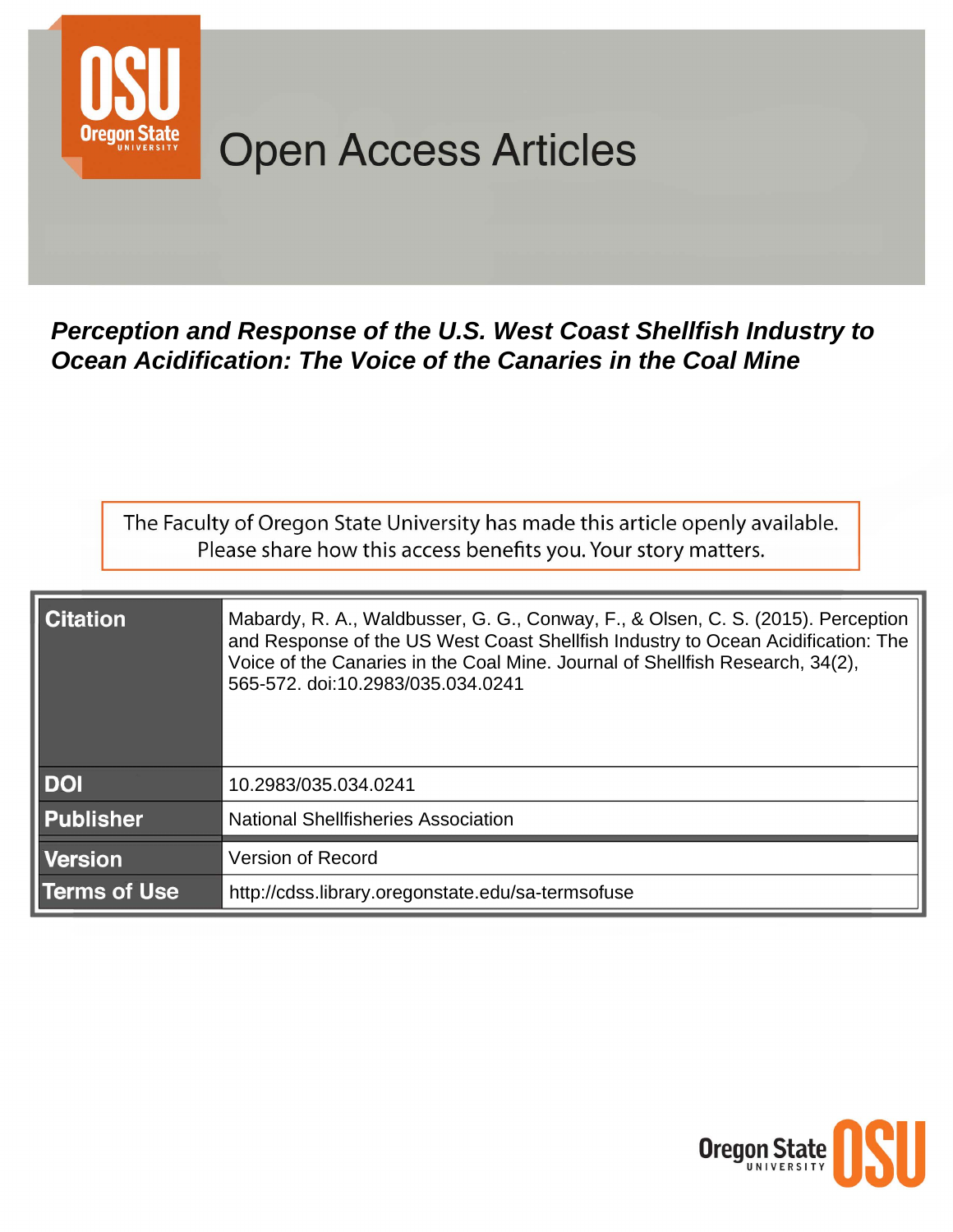# PERCEPTION AND RESPONSE OF THE U.S. WEST COAST SHELLFISH INDUSTRY TO OCEAN ACIDIFICATION: THE VOICE OF THE CANARIES IN THE COAL MINE

# REBECCA A. MABARDY,<sup>1</sup>† GEORGE G. WALDBUSSER,<sup>1</sup>\* FLAXEN CONWAY<sup>2</sup> AND CHRISTINE S. OLSEN<sup>3</sup>

<sup>1</sup>College of Earth, Ocean, and Atmospheric Sciences, Oregon State University, 104 COAS Administrative Building, Corvallis, OR 97331; <sup>2</sup>Department of Sociology, Oregon State University, 307 Fairbanks Hall, Corvallis, OR 97331; <sup>3</sup>Department of Forest Ecosystems & Society, Oregon State University, 321 Richardson Hall, Corvallis, OR 97331

ABSTRACT In the mid-2000s the U.S. west coast oyster industry experienced several years of significant production failures. This industry has been referred to as the ''canary in a coal mine'' for ocean acidification (OA). Industry-led collaboration with university and government scientists identified a relationship between elevated carbon dioxide in seawater and poor oyster seed production. This multiyear production slow-down resulted in significant economic losses to the industry and spurred state and regionally led initiatives to examine the current and potential future impacts of OA. To examine the perceptions and understanding of OA by the U.S. west coast shellfish industry, a regional survey of the industry was conducted, covering oyster, mussel, clam, geoduck, and abalone producers. The web-based survey addressed four general areas: experience, understanding, concern, and adaptability. There were 86 total respondents from industry, resulting in a response rate of 46% with 96% of respondents answering all 44 questions. Seventy percent of respondents were owners or managers of a shellfish business. Findings from the survey indicate that approximately half of the industry had personally experienced a negative impact from OA. This personal experience generally led to a higher level of concern about OA; however, self-reported level of understanding of OA resulted in slightly less concordance with the level of concern. Greater than 80% of the shellfish industry noted that OA will have consequences today, approximately four times higher than the U.S. public's perception of the threat. Finally, greater than 50% of the industry felt that they would be able to somewhat or definitely adapt to OA.

**KEY WORDS:** ocean acidification, adaptation, survey, shellfish industry, global change

# INTRODUCTION

Ocean acidification (OA) is receiving worldwide attention from researchers, media, and the public as an urgent environmental and economic issue. Accumulation of carbon dioxide  $(CO<sub>2</sub>)$  in the atmosphere from fossil fuel combustion, land use change, and other human activities has increased the uptake of oceanic  $CO<sub>2</sub>$ , causing average surface ocean acidity to increase approximately 30% since 1750 (Caldeira & Wickett 2003, Feely et al. 2004). The chemical reaction of  $CO<sub>2</sub>$  with seawater lowers pH, carbonate ion concentrations, and saturation state of calcium carbonate minerals (Caldeira & Wickett 2003, Feely et al. 2004).

As the baseline of global  $CO<sub>2</sub>$  is increasing, measurements and models of carbonate chemistry along the Oregon shelf and shelf break suggest that corrosive conditions are more frequent now than that before the Industrial Revolution within this highly dynamic coastal upwelling zone (Feely et al. 2008, Gruber et al. 2012, Harris et al. 2013, Hauri et al. 2013). Naturally elevated  $CO<sub>2</sub>$  due to respiration or other anthropogenic effects creates ''OA hotspots'', localized areas where acidification exceeds global changes (Kelly et al. 2011, Waldbusser & Salisbury 2014). Along the U.S. west coast, the upwelling of deep ocean water creates OA hotspots (Feely et al. 2008). Shell production and growth of shellfish are generally negatively impacted by OA (Gazeau et al. 2013, Parker et al. 2013), with larval shellfish being especially sensitive to CO<sub>2</sub>-enriched waters during critical stages of early development (Barton et al. 2012, Waldbusser et al. 2013, Waldbusser et al. 2014).

Between 2005 and 2009, two Pacific oyster hatcheries in the Pacific Northwest experienced a significant decrease in larval production known as the ''Oyster Seed Crisis'' where larval mortality reached upwards of 80% (Washington State Blue Ribbon Panel Report on Ocean Acidification 2012). Production losses of larvae at the Whiskey Creek Shellfish Hatchery in Netarts Bay, OR, correlated with the intensity and timing of CO2-enriched upwelled water (Barton et al. 2012). Limited seed supply from hatcheries combined with commercial failures of natural sets in Willapa Bay, WA, from 2005 onward (Dumbauld et al. 2011), caused economic impacts on the U.S. Pacific Northwest oyster industry (Washington Blue Ribbon Panel Report on Ocean Acidification 2012). The seed shortage resulted in reduction of oyster production from 94 million pounds (\$84 M) in 2005 to 73 million pounds (\$73 M) in 2009, resulting in a 22% decline in production (13% decline in gross sales) [Pacific Coast Shellfish Growers Association (PSGA) 2011]. The reduced level of seed production prompted the PSGA to identify seed scarcity as a top priority in 2009. Whereas shellfish hatcheries are adopting new strategies to sustain production, the perspectives and experiential insights of the U.S. west coast shellfish industry will prove critical in policy and governance of OA impacts on marine resources.

# Social Science Frameworks to Explore Stakeholder Perspectives

Whereas studies addressing social perceptions of OA are limited, it is well documented how stakeholders worldwide perceive climate change (Wolf & Moser 2011). Social science frameworks define environmental concern by awareness of

<sup>\*</sup>Corresponding author. E-mail: waldbuss@coas.oregonstate.edu †Current address: Taylor Shellfish Farms, 701 Broadspit Road, Quilcene, WA 98376. DOI: 10.2983/035.034.0241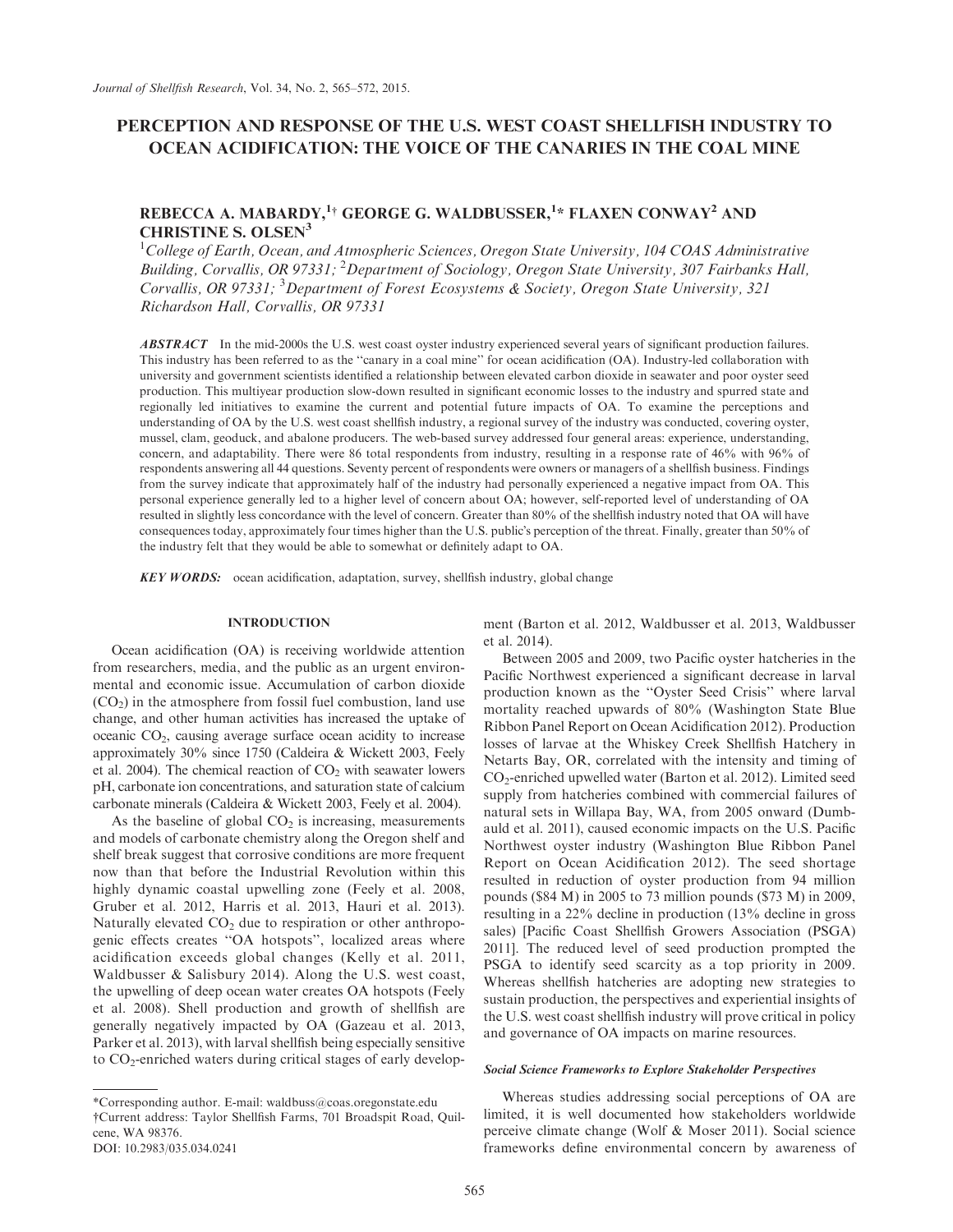a problem, support for protection, and recognition of the synergistic relationship between society and the environment (Dunlap et al. 2000); however, the U.S. public concern for climate change was not necessarily determined by a clear understanding of ecological processes, the ways in which humans influence processes, or the implications of human-induced environmental change (Kempton 1991, Bord et al. 2000, Henry 2000). Instead, attention to a changing climate was motivated by beliefs formed in alignment with peers, and local and experiential knowledge of past and recent weather (Cruikshank 2001, Berman et al. 2004, Kahan et al. 2012). Alternatively, studies on commercial stakeholders found that income dependence lead to greater awareness for climate change and conservation behavior (Morgan-Brown et al. 2010, Sakurai et al. 2011).

How the shellfish industry perceives OA-related science will constitute an important component in determining domestic policy to improve adaptation strategies (Byron et al. 2011). Adaptation involves the capacity of a system to respond to a hazard, whereas maintaining everyday ''self-interest'' and is determined by a range of factors including technological options, economic resources, human and social capital, and governance (Martens et al. 2009). Adjustment or coping strategies used to adapt to immediate and hazardous environmental impacts were classified by Burton et al. (1993) as: share the loss, bear the loss, modify the event, prevent the effects, change use, or change location. Commercial fishing captains in San Diego, CA, are actively adapting to the variability of fish populations associated with climate change, even though the large majority do not believe that climate change is happening (Zhang et al. 2012). Shellfish hatcheries in the Pacific Northwest have treated water, changed timing of production, or diversified production overseas to mitigate losses from OA. The ability of the broader shellfish industry to adapt to the risk from OA and remain profitable hinges on their recognition of OA as an environmental hazard (Jackson 2005, O'Brien et al. 2006, Adger et al. 2009), and having resources to implement strategies (Barton et al. 2012, Ekstrom et al., 2015).

Shellfish hold a strong cultural identity extending beyond household income; this natural resource fosters a way of life that connects coastal communities and generational interactions. Some stakeholders may not endorse academic qualifications and scientific methodology as local knowledge is often not dependent on scientific knowledge (Weeks and Packard 1997). Climate change research shows traditional knowledge playing a critical role in understanding environmental changes and may influence future decision-making about adaptation at a local level (Leonard et al. 2013). Scientists have historically struggled to effectively communicate and bridge social gaps with stakeholders, and stakeholders are often not given the opportunity to communicate their needs or experiential knowledge (Carpenter et al. 2009). This creates obstacles when transferring information to improve scientific literacy (Weeks & Packard 1997).

Management of marine resources in recent years has shifted toward a holistic approach that integrates stakeholder insight with the implementation of coastal policy (Conway et al. 2010, Gunton et al. 2010). As policy is beginning to address OA at national, state, and local levels, the shellfish industry can help guide the process forward by sharing their insight and information needs, and forming cooperative partnerships. The shellfish industry awareness of OA is necessary when developing policy and governance strategies that hinge on support from this key stakeholder group.

Although there are multiple shellfish stakeholders (i.e., consumers, seafood processors, restaurants), for this study stakeholders are classified as commercial shellfish growers and hatcheries in Washington, Oregon, and California because this group supports the base of the extended commercial shellfish industry and is immediately affected by outcomes of OA. Whereas the term shellfish also includes crab, lobster, urchins, and sea cucumbers, this paper uses the term shellfish as shorthand for the following: oysters, clam, geoducks, mussels, and abalone. A survey of the U.S. west coast Shellfish Industry was conducted to address four objectives: (1) assess how experience with negative impacts from OA influences level of concern, (2) determine participants' perceived understanding and evaluate how understanding of OA influences level of concern, (3) investigate how the industry understanding of OA compares to other groups, and (4) investigate how the industry perceived adaptability to OA.

#### MATERIALS AND METHODS

Informal face-to-face interviews were conducted with shellfish growers and hatcheries at the PCSGA Conference and Tradeshow (2012) to gauge attitude regarding OA and willingness to participate in a survey. Collected data revealed stakeholder preference for Internet communication and guided the implementation of an online survey. The construction of survey questions used a modified ''tailored design method'' (Dillman 2000) and techniques for conducting an online survey within small communities (Dillman & Smyth 2007, Smyth et al. 2009). Close-ended questions allowed for evaluation of participants opinions on a quantitative scale, whereas open-ended questions enabled the expression of strong opinions especially when the range of possible answers was unknown (Smyth et al. 2010). Questions were created and systematically organized to flow like the sequence of conversation topics, allowing respondents to feel that they were contributing to a dialogue (Schwarz 1999). Participants were provided with condensed explanations of marine concepts to potentially improve ocean literacy and reduce measurement error from inaccurate or imprecise interpretations. The survey was conducted using an online program (SurveyMonkey Inc.) that supported design options to reduce break off before survey completion by providing progress indication, the ability to skip questions, and the option to return later.

A consent statement was presented on the first page of the questionnaire explaining the research objectives and describing precautions taken to ensure confidentiality of the participants identity. Participants were assumed to possess basic typing and information technology skills, could obtain access to a computer with Internet access, and had an E-mail account. Inaccurate E-mail addresses and phone numbers resulted in coverage error, and nonresponse error may have introduced biased results weighted by participants already engaged with OA research, and therefore more likely to respond. The survey underwent Institutional Review Board examination at Oregon State University (OSU), and was pretested by 12 nonindustry participants and revised based on the questionnaire itself (i.e., length, layout, format, sequence of questions) and specific questions (i.e., ambiguity, unfamiliar terminology) (Hunt et al. 1982). The survey contained 44 questions and was divided into four general sections that mirrored our research objectives outlined above.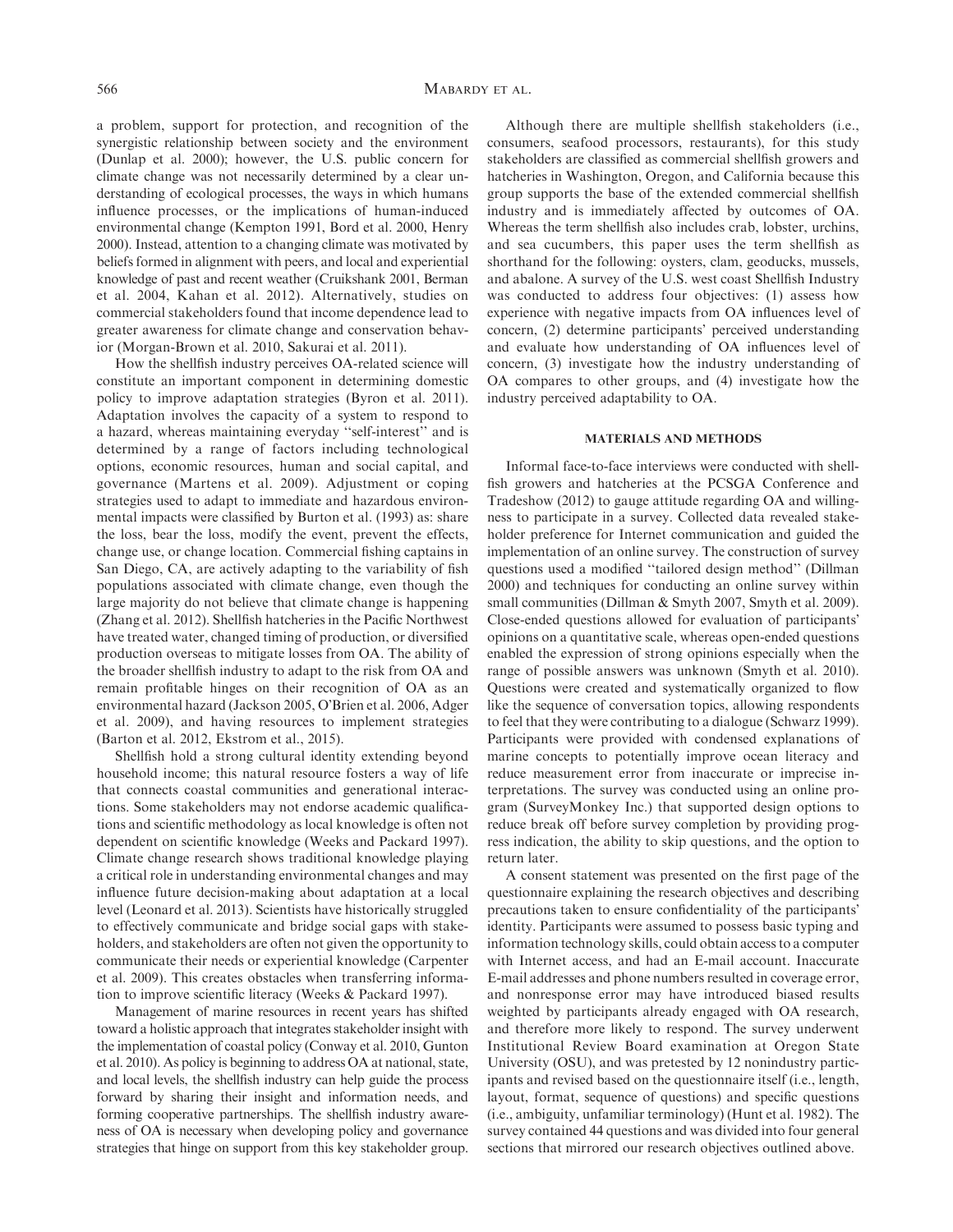# Identifying and Contacting Research Participants

State agencies and shellfish organizations along the west coast assisted in the compilation of a comprehensive industry-wide database and facilitated some communication between stakeholders and the research team. The database contained 189 commercial shellfish establishments (growers:  $n = 185$ , hatcheries:  $n = 4$ ) across Washington ( $n = 154$ ), Oregon ( $n = 16$ ), and California ( $n = 19$ ). One individual from each shellfish establishment was surveyed. Potential participants were initially contacted in January 2013 by E-mail. The message contained an introduction to the research team, study objectives, and a request for participation in our cooperative research. Four days later, E-mails were sent with the survey link and a unique identification code required for consent. Concurrently, shellfish organizations and state agencies emailed their respective members to encourage participation and posted notices of the survey project on their websites to reach potential participants not contacted due to faulty E-mail addresses. Two follow-up E-mails were sent to those yet to complete the survey; those who had completed the survey were sent a thank you E-mail and were requested to encourage peers participation. The survey concluded at after being open for 7 wk.

# Survey Analyses

Survey data were analyzed using nonparametric tests based on ranks of data and medians (and contingency tables where appropriate). In social science, and for the purpose of this study, Likert scale items which are commonly used to scale responses in research questionnaires are treated as continuous variables (Carifio & Perla 2007). The correlation between having personally experienced negative OA impacts and levels of concern (dichotomous and continuous variable, respectively) was tested with Fisher's exact test due to low cell values in the table. Responses of "I don't know" to having experienced negative OA impacts were excluded from the analysis (24 out of 78 total responses). The correlation between perceived understanding and level of concern (both continuous variables) was tested with Spearman's  $\rho$ . To test differences among participants in Washington, Oregon, and California for their perceived adaptability to OA (categorical and continuous) Fisher's exact test was used due to low cell frequency, as above. A post hoc analysis between industry participants' responses to the dominant timescale (hours, days, months, years, decades, centuries) that each of six processes altering carbonate chemistry (ocean currents, atmospheric CO2, upwelling, photosynthesis, respiration, and rivers) and responses of a sample of OSU OA researchers. To test correlation in understanding drivers of carbonate chemistry, variability between survey participants and OA scientists Spearman's  $\rho$  correlations were run between the timescale frequency distribution of responses for each process. Narrative responses were categorized thematically to represent group averages and minimize researcher subjectivity (Hayes 1997).

## RESULTS

#### U.S. West Coast Shellfish Industry Participation

A total of 86 questionnaires were collected providing a 46% overall response rate with 96% of respondents answering all 44 questions. The majority (70%) of survey participants was comprised of business owners or managers, with hatchery

operations representing 5% of respondents and grow-out operations represented 95%. This distribution reflects the far larger number of shellfish growers versus hatchery operations. Respondents from Washington represented 73% of the total response, whereas Oregon and California participants represented 12% and 15%, respectively. Response rates by state were 41% in Washington, 63% in Oregon, and 69% in California. Shellfish products were represented as oyster (54%); clam (20%); geoduck  $(16\%)$ ; mussel  $(5\%)$ ; and abalone  $(5\%)$ . Participant distribution reflected the general distribution of the U.S. west coast shellfish industry, where the majority of participants were oyster growers from Washington. Furthermore, Washington participants represented all aquaculture products except abalone, Oregon participants represented oysters exclusively, and California was the only state with participants from the abalone industry.

#### Experience and Concern with OA

A total of 94% of respondents reported that they had heard of "ocean acidification;"  $11\%$  reported first hearing about OA 0–2 y ago, 47% reported 2–5 y *ago*, 33% reported 5–10 y ago, and 9% reported more than 10 y ago. Over half of all participants reported they have personally experienced negative impacts from OA, whereas 18% reported "No," and 31% reported "I don't know" (Fig. 1). Affirmative respondents were asked to identify the type of negative impact experienced; 97% reported financial impacts and 68% reported emotional impacts. A participant stated, ''Ocean acidification kills larvae—larvae are my business. This makes me sad and angry.'' Participants from the geoduck industry represented the shellfish product with the fewest (36%) personal experiences with negative OA impacts (Fig. 1). Overall, however, 71% of participants knew a member of their industry who experienced negative impacts from OA.

Participants indicated their level of concern about the problem of OA where 36% were extremely concerned, 39% were very concerned, 20% were somewhat concerned, 4% were not too concerned, and 1% was not at all concerned. Of respondents who personally experienced negative impacts from OA, 93% were extremely to very concerned about the problem. In all, 64% of respondents who had not personally experienced negative impacts from OA were still extremely to very concerned about the problem (Fig. 2). A total of



Figure 1. Response of survey participants as to whether they have personally experienced negative impacts from ocean acidification. Note that mussel and abalone responses were not reported here due to the very small sample sizes from those groups, and the specificity by state.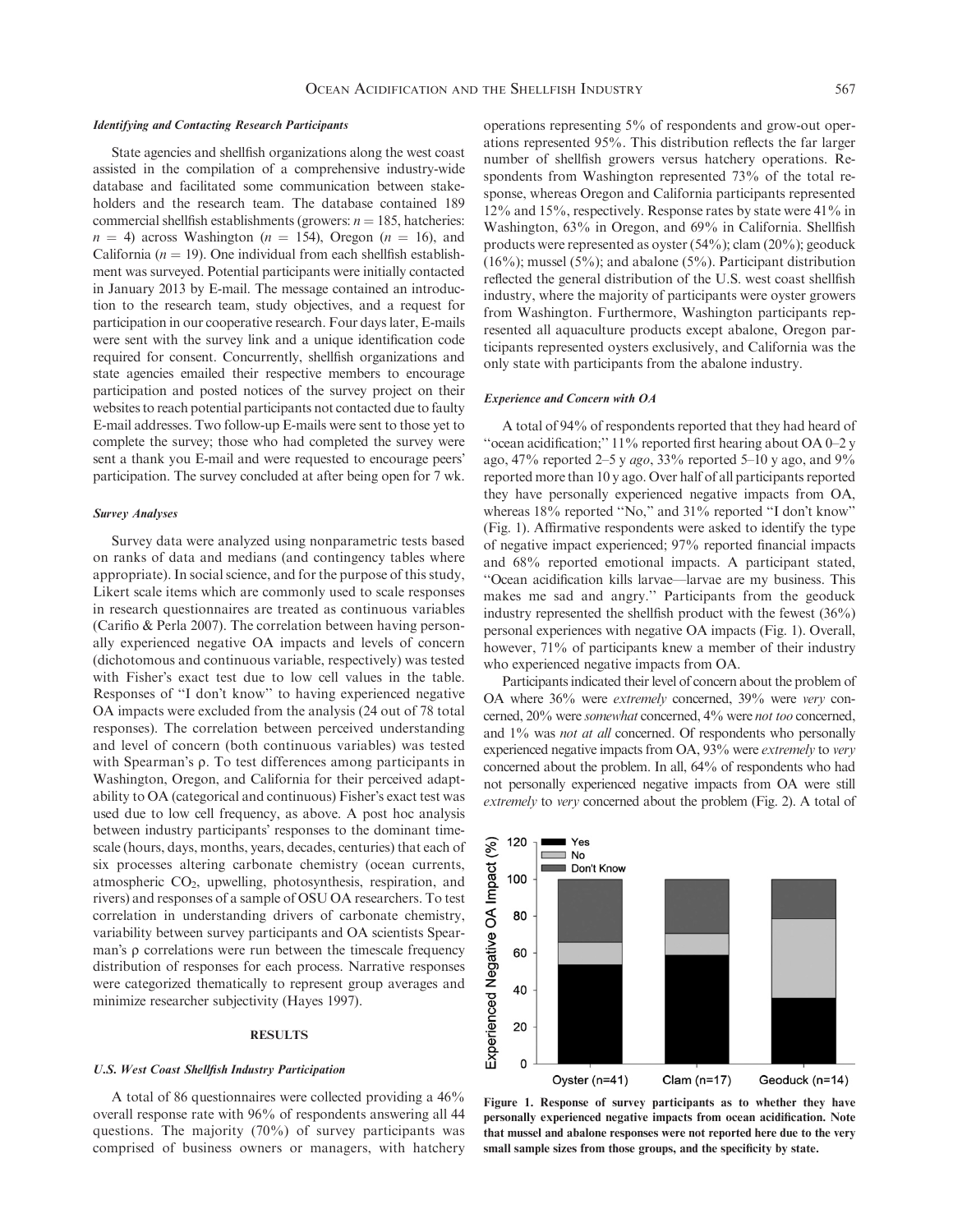



Figure 2. Relationship between experience and concern about ocean acidification. The size of the symbols and numbers correspond to the number of responses in agreement for each category along  $x$  and  $y$  axes.

54% of participants who did not know if they personally experienced negative impacts from OA were still extremely to very concerned about the problem. Treating clear acknowledgment (yes or no responses) as a dichotomous variable revealed a statistically significant relationship between personal experience with negative OA impacts and level of concern (Fisher's exact test,  $P = 0.0026$ ). Overall, participants acknowledged OA and felt concerned about the problem through their beliefs, experiences with negative OA impacts, and economic losses. As stated by a respondent, ''I may not understand the data but I believe it and feel concerned about it.''

#### Perceived Understanding and Concern

Participants identified their perceived (self-reported) understanding of OA where 13% understand very much, 54% understand somewhat, 33% understand not much, and 0% understand nothing about OA. Narrative data further demonstrated participants' general understanding of OA, "We are becoming aware of the issue and its potential impact on our business, so we need to learn more about this issue as research is being done on it.'' Taking into consideration timescales of environmental disruptions across spatial scales and the ideas of 'carbonate climate' and 'carbonate weather' (sensu Waldbusser & Salisbury 2014), participants reported on their belief that OA is happening in three geographic domains: global, regional, and local. Most respondents were *certain it is true* or thought it *very* believable that OA is happening to the global ocean (85%), U.S. west coast (86%), and their local estuary (84%).

All participants who reported understanding OA very much also felt extremely to very concerned about the problem of OA. Seventy-nine percent of respondents who understand OA somewhat also feel extremely to very concerned about the problem of OA. Furthermore, 63% of respondents who understand OA not much still feel extremely to very concerned about the problem of OA (Fig. 3). Overall, 77% of participants were extremely to very concerned about OA regardless of their level of understanding.

Figure 3. Relationship between self-reported understanding of ocean acidification and level of concern. As above, the size of the symbols and numbers correspond to the number of responses in agreement for each category along  $x$  and  $y$  axes.

There is a significant relationship between self-reported understanding of OA and level of concern (Spearman  $\rho(77) = 0.43$ , P value  $= 0.0002$ ). Results indicate however that participants' level of concern for the problem is not entirely reflected by understanding OA; as previously noted, negative experiences with economic losses appears to be a greater contributor to one's level of concern.

Participants reported their understanding of the degree that six natural processes (ocean currents, atmospheric  $CO<sub>2</sub>$  absorbed by the ocean, upwelling, photosynthesis, respiration, and rivers delivering freshwater) affect near-shore ecosystems and alter  $CO<sub>2</sub>$ concentrations. There was most agreement (76%) that ocean currents have a great impact on near-shore ecosystems. There was moderate agreement (46%) that  $CO<sub>2</sub>$  absorbed by the ocean has a great impact on near-shore ecosystems and that upwelling has a great impact on the amount of  $CO<sub>2</sub>$  in near-shore water. There was low agreement that photosynthesis, respiration, and rivers delivering freshwater have great impact on the amount of  $CO<sub>2</sub>$  in near-shore water (25%, 12%, and 10% respectively).

## Industry Understanding and Concern Relative to Others

Whereas the industry as a whole demonstrates an advanced understanding of OA, a post hoc survey of 10 researchers with academic work relating to OA at OSU, Corvallis, OR answered identical questions about the six marine processes to affect a change in nearshore water chemistry to examine overlap and discrepancies in OA understanding. Generally, OA researchers and the shellfish industry agreed that ocean currents and atmospheric  $CO<sub>2</sub>$  absorbed by the ocean alter carbonate chemistry over longer timescales, upwelling and rivers delivering fresh water alter carbonate chemistry over intermediate timescales, and photosynthesis and respiration alter carbonate chemistry over shorter timescales. The overall correlation between researchers' and industry participants' responses was statistically significant (Spearman  $p(36) = 0.81$ ,  $P < 0.0001$ ); however, correlations of understanding the individual processes were not always significant (Table 1).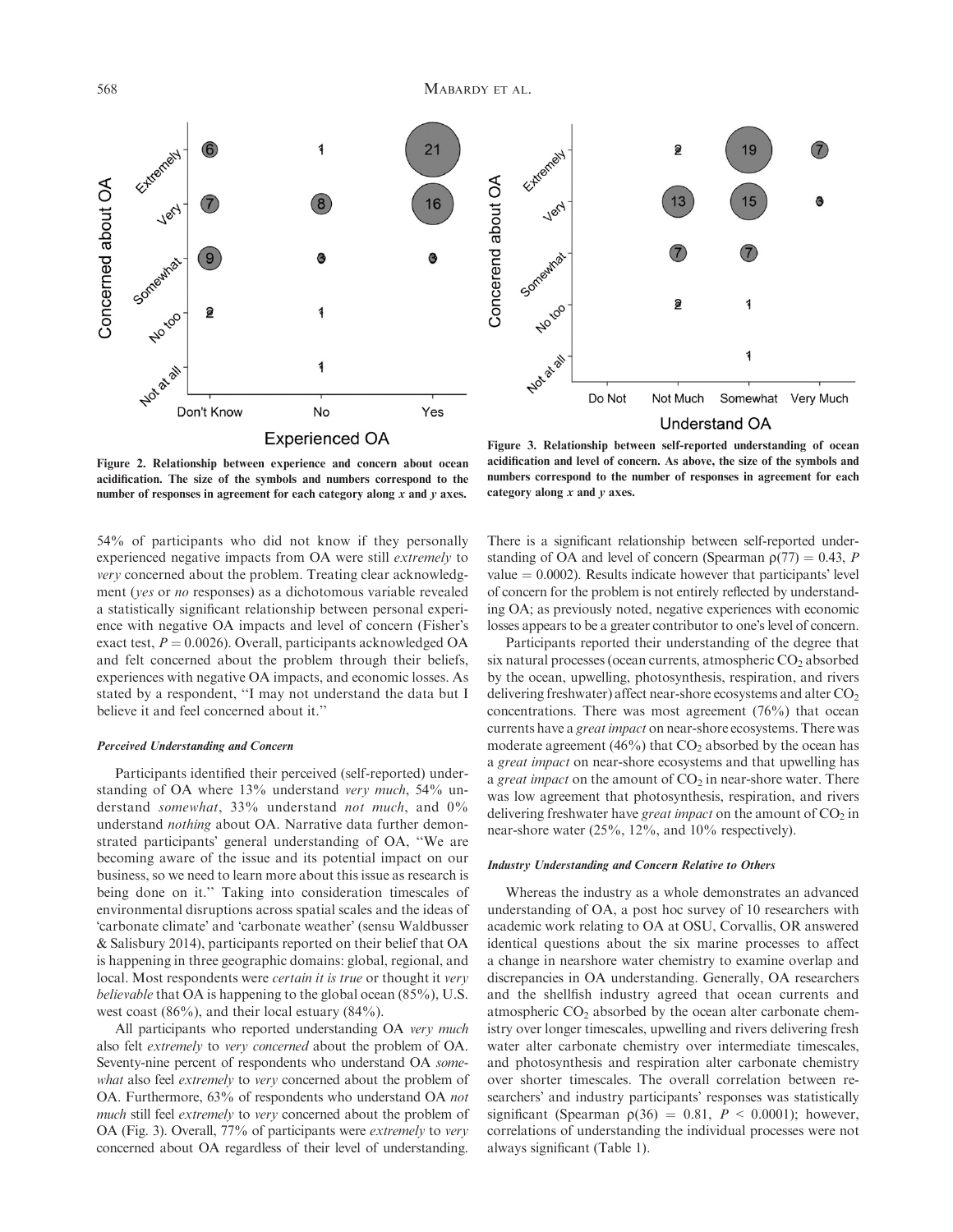# TABLE 1.

Spearman's  $\rho$  correlations for relationship between industry and OA scientists on the timescales over which each process affects carbonate chemistry. There was an  $n = 6$  representing the 6 possible timescales (hours, days, months, years, decades, and centuries) that each individual categorized the process as dominating the impact on marine carbonate chemistry.

| Timescales of individual marine processes         |      | P value |
|---------------------------------------------------|------|---------|
| Ocean currents                                    | 0.43 | 0.3991  |
| Atmospheric CO <sub>2</sub> absorbed by the ocean | 0.93 | 0.0084  |
| Upwelling                                         | 0.93 | 0.0081  |
| Photosynthesis                                    | 0.84 | 0.0361  |
| Respiration                                       | 0.80 | 0.0513  |
| Rivers delivering freshwater                      | 0.77 | 0.0763  |

Statistically significant correlations indicating close agreement between industry and scientists are denoted by bolded values.

In addition, perspectives of the shellfish industry and the U.S. public were compared in regard to OA consequences through cooperation with Ocean Conservancy and Edge Research (2011), where three identical questions answered by the U.S. public were asked of the shellfish industry. Comparison of responses show the shellfish industry recognizes OA consequences for (1) people today, (2) people in this lifetime, and (3) future generations, to a far greater extent than the U.S. public (Fig. 4). Although the U.S. public viewed fewer consequences from OA at present, they recognized that consequences from OA would increase in future scenarios.

#### Industry Adaptation and Partnerships to Address OA

Participants indicated the level their shellfish business could adapt to OA, where 7% were definitely able to adapt, 52% were somewhat able to adapt, 9% were not really able to adapt, 3% were not at all able to adapt (Fig. 5). Nearly 40% acknowledged a personal experience with negative impacts from OA, yet felt that their business was definitely or somewhat able to adapt.



OA will have consequences for people...

Figure 4. Comparison between national survey (see text) and U.S. west coast shellfish industry survey with regards to the immediacy of consequences of ocean acidification.



Figure 5. Perceived adaptability of the U.S. west coast shellfish industry to ocean acidification.

Twenty-nine percent of participants reported  $I$  don't know for their level of adaptation, indicating uncertainty in their future prospects. Grower participants (as opposed to hatcheries) tended to share an attitude that they operate at the whim of "Mother Nature," implying that water conditions are beyond their control. Perceived adaptability to OA by state showed no evidence for differences among Washington, Oregon, and California participants (Fisher's exact test,  $P = 0.9723$ .

When prompted to share their perspective on acidification adaptation, participants expressed guarded optimism. ''Short term we can adapt. Long term is unknown," and "We're on a pathway that will have numerous ugly outcomes in the future,'' and ''Ocean acidification, particularly in the Pacific Northwest, has already happened, and has already impacted our industry to the tune of tens of millions of dollars each year. The quicker we get this message across, the quicker we can get around to trying to salvage what's left."

Participants next identified if the U.S. government, state government, local government, scientists, and shellfish industry should place high priority on addressing OA. Participants indicated greatest agreement (85%) that scientists and the shellfish industry are tasked with high priority to address OA. There was less agreement that governing bodies should place high priority on addressing OA: US government (75% agreement), state government (65% agreement), and local government (45% agreement).

# DISCUSSION

Working at the interface among scientists, policy makers, and stakeholder communities is critical as management focus is shifting toward innovative adaptation strategies (Martens et al. 2009). This study on the perceptions and experiences of the shellfish industry may help to inform the ultimate effectiveness of different adaptive responses. Over half of the industry participants recognized having personally experienced negative impacts from OA and feel a heightened level of concern about consequences today and for future generation. Slight differences in experience with negative OA impacts among shellfish products (Fig. 1) may be attributed to specific biological tolerances of organisms, variation in mariculture methods, or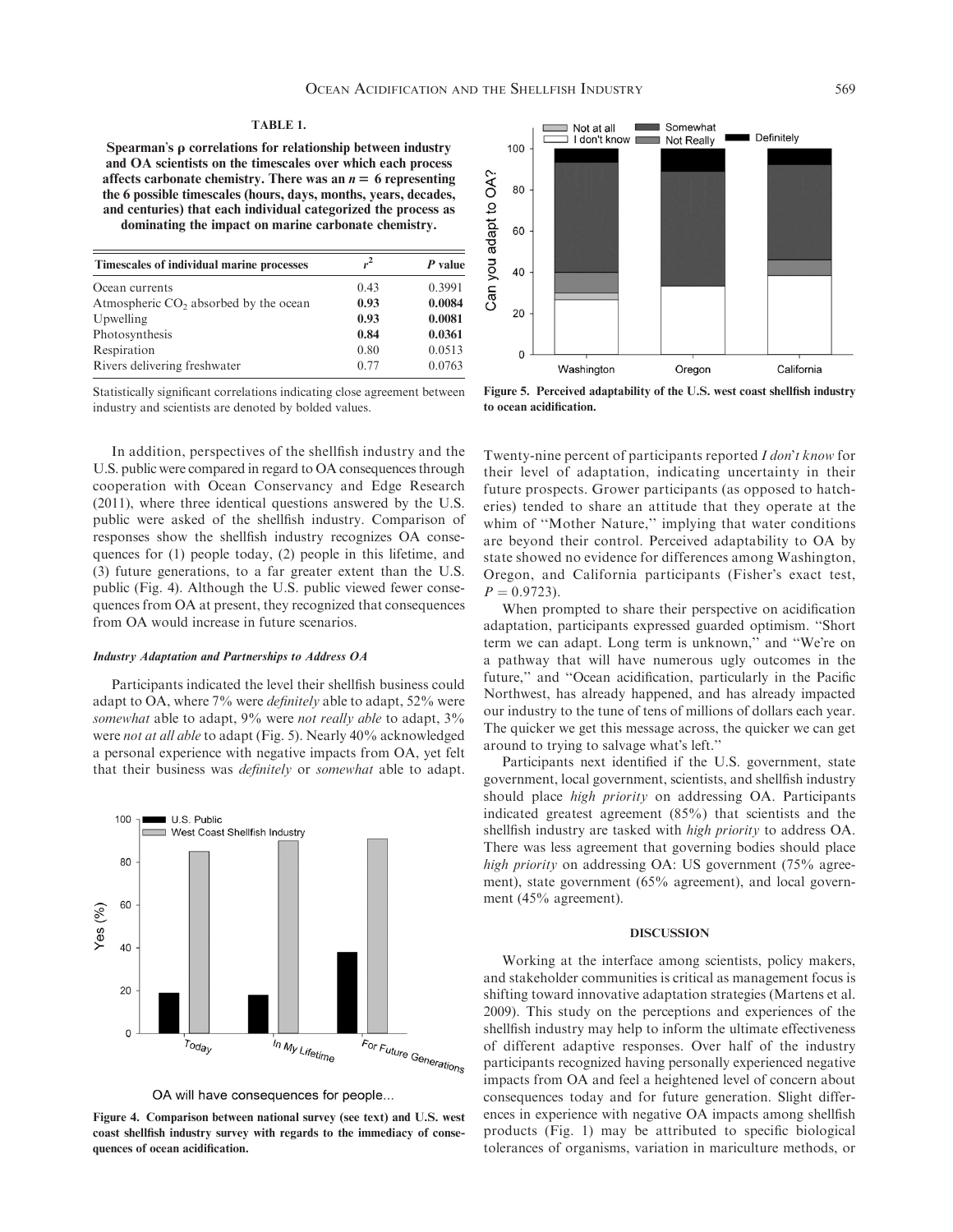the extent of social interaction within a particular shellfish trade.

It is noteworthy to acknowledge that some participants were unsure if they personally experienced negative OA impacts (Fig. 2) as this reveals ambiguity within the industry when discerning between OA impacts or other natural occurrences that disrupt shellfish production. A more lucid criterion for discerning between OA impacts and other natural events with consequential impacts on shellfish production may assist the industry in documenting future losses and returns when adaptation strategies are implemented. Continuing support for and expansion of monitoring and research to quantify the magnitude of OA impacts on the shellfish industry should help ultimately endorse the costs of implementing adaptation strategies, as they have offset a large portion of the current oyster seed losses due to OA (BRP Report 2012).

Understanding may derive from a combination of experiential knowledge, generational tradition, and scientific understanding. A study of the U.S. public's understanding of climate change (Bord et al. 2000) found that knowledge is a powerful predictor of intention to mitigate a problem. Participants relatively advanced understanding of OA and level of concern for the issue demonstrates the importance and relevance of OA within the shellfish industry. General agreement between industry and researchers on understanding of various timescales for marine processes to alter carbonate chemistry (Table 1) is compelling. Although correlations for individual processes were not always significant, this may simply reflect more ambiguous effects of those processes, or experience with different systems. Comparable recognition of OA information can improve communication between the shellfish industry and researchers and further demonstrates how experiential and academic knowledge are both valuable contributors to understanding OA, and may align.

Concern is a measure of awareness, acknowledgment of a problem, and the potential for collective action (Potter & Oster 2008). Contrasting responses on perceived OA consequences between the U.S. public and the shellfish industry (Fig. 4) are likely driven by differences of economic investment in natural resources as shown in other industries (Morgan-Brown et al. 2010, Sakurai et al. 2011). A climate change study of how the U.S. public processes information about complex issues found that individuals generally use information that is most easily assessable, but not necessarily relevant (Zaval et al. 2014). The U.S. west coast shellfish industry advanced understanding of OA and first-hand experience with negative impacts has alerted a reaction of concern. Contrastingly, a recent study showed that fishery-dependent Alaskan residents have a limited understanding of processes that drive OA and low perception of OA risk (Frisch et al. 2015). Whereas the shellfish industry is a key stakeholder group with a highly developed recognition of OA as an environmental and economic hazard, the U.S. public's level of concern about the severity of OA may only increase substantially after personally experiencing food security issues (Cooley et al. 2011).

The U.S. west coast shellfish industry possesses unique characteristics that may promote innovative adaptations that sustain production in future climate change scenarios. Unlike other aquaculture industries, shellfish hatcheries and growers appear to share a collaborative mentality that fosters trusting relations. Differences in perspective were not significant among states, as shown in Figure 5, demonstrating how communication and community is cultivated within this industry. As supported in the literature (Jackson 2005, O'Brien et al. 2006, Adger et al. 2009), the capacity of an industry to adapt to an environmental problem hinges on their recognition of a hazard. This shellfish industry acknowledges the problem of OA as they are presently encountering change and are forced to action.

At present, several hatcheries successfully adapted to OA and this accomplishment may inspire confidence that local mitigation strategies can sustain the shellfish industry and natural resources when facing this problem. To allow more continuous operation, some hatcheries are providing refuge to larvae by monitoring  $PCO<sub>2</sub>$  concentrations, buffering seawater, and altering timing of production. Monitoring local water quality and measuring the variability of site-specific carbonate chemistry can also reveal ''windows of opportunity'' when conditions are favorable based on tidal, seasonal, and diurnal photosynthesis/respiration cycles (Barton et al. 2012, Waldbusser & Salisbury 2014, Hales et al. in review).

Global change challenges to industries will likely require partnerships with other entities to provide infrastructure, capacity, or technical guidance, and these partnerships have already been well-established in the U.S. Pacific Northwest. Ocean acidification initiatives were first established in Washington, followed by a U.S. west coast initiative (California, Oregon, Washington, and British Columbia). Participant recognition of a mutual responsibility between the shellfish industry and scientists to address OA, as shown in the findings, indicates potential for collaborative research and data monitoring as it relates to commercial production. Participants acknowledged the federal government as the governing entity most responsible for addressing OA perhaps as a result of their national funding initiatives and research to benefit the shellfish industry.

Providing information on OA can motivate interest and participation in local monitoring initiatives (Donkersloot 2012). In addition to reducing  $CO<sub>2</sub>$  emissions and runoff of nutrients and organic carbon, the Washington State Blue Ribbon Panel on OA (BRP Report 2012) is focused on filling knowledge gaps, engaging with stakeholders across sectors, and building awareness that promotes scientific collaboration. Opportunities are emerging for the shellfish industry to articulate the efficacy of local adaptation strategies in combating OA. Empowering stakeholders with a voice can influence and direct future policy options (Brugha & Varvasovsky 2000). Engaged stakeholders who can articulate the nature of their claims have the ability to bridge relations and participate in environmental decision-making (Reed et al. 2009).

In summary, this study explored the U.S. west coast shellfish industry perspectives and experiences regarding OA, how they perceive OA-related obstacles, and their vision of adaptation. Important findings include (1) the majority of participants have personally experienced negative impacts from OA and believe OA is happening globally, regionally and locally; (2) the industry understanding of OA and concern for the problem is fairly advanced; (3) participants and OA researchers share comparable recognition of the timescales in which natural processes change nearshore water chemistry, whereas contrasting levels of concern for OA consequences between industry and the U.S. public is likely driven by differences in economic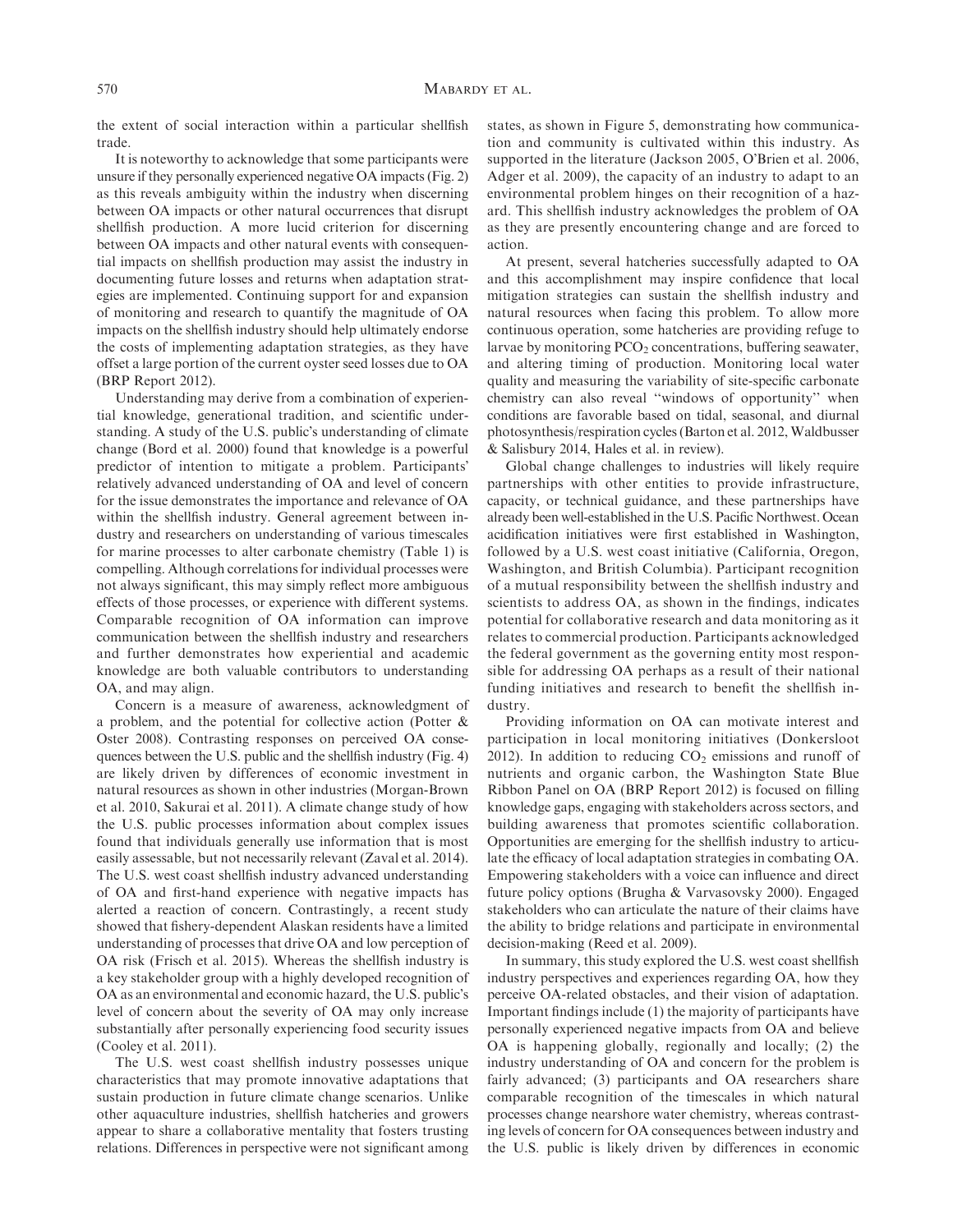investment in natural resources; and (4) respondents from all three states expressed guarded optimism on their adaptability to OA.

#### ACKNOWLEDGMENTS

This work was supported by Oregon Sea Grant # NA10OAR4170059 to GGW. We thank members of the U.S. west coast shellfish industry for their participation in collecting essential data for this research and the Pacific Coast Shellfish Growers Association and the Pacific Shellfish Institute for their help with survey distribution and preliminary discussions. We are grateful to Julia Roberson from the Ocean Conservancy and Lisa Dropkin from Edge Research for sharing data on their national survey. This work was conducted as partial fulfillment of a M.S. degree from Oregon State University to RAM.

# LITERATURE CITED

- Adger, W. N., S. Dessai, M. Goulden, M. Hulme, I. Lorenzoni, D. R. Nelson, L. O. Naess, J. Wolf & A. Wreford. 2009. Are there social limits to adaptation to climate change? Clim. Chang. 93:335–354.
- Barton, A., B. Hales, G. G. Waldbusser, C. Langdon & R. A. Feely. 2012. The pacific oyster, Crassostrea gigas, shown negative correlation to naturally elevated carbon dioxide levels: implications for near-term ocean acidification effects. Limnol. Oceanogr. 57:697–710.
- Berman, M., C. Nicolson, G. Kofinas, J. Tetlichi & S. Martin. 2004. Adaptation and sustainability in a small arctic community: results of an agent-based simulation model. Arctic 57:401–414.
- Bord, R. J., R. E. O'Connor & A. Fisher. 2000. In what sense does the public need to understand global climate change? Public Underst. Sci. 9:205–218.
- Burton, I., R. W. Kates & G. F. White. 1993. The environment as hazard, 2<sup>nd</sup> edition. Guilford, NY: The Guilford Press.
- Brugha, R. & Z. Varvasovsky. 2000. Stakeholder analysis: a review. Health Policy Plan. 15:239–246.
- Byron, C., D. Bengtson, B. Costa-Pierce & J. Calanni. 2011. Integrating science into management: ecological carrying capacity of bivalve shellfish aquaculture. Mar. Policy 35:363–370.
- Caldeira, K. & M. E. Wickett. 2003. Oceanography: anthropogenic carbon and ocean pH. Nature 425:365.
- Carifio, J. & R. Perla. 2007. Ten common misunderstandings, misconceptions, persistent myths and urban legends about Likert scales and Likert response formats and their antidotes. J. Soc. Sci. 3: 106–116.
- Carpenter, S. R., H. A. Mooney, J. Agard, D. Capistrano, R. S. DeFries, S. Diaz, T. Dietz, A. K. Duraiappah, A. Oteng-Yeboah, H. M. Pereira, C. Perrings, W. V. Reid, J. Sarukhan, R. J. Scholes & A. Whyte. 2009. Science for managing ecosystem services: beyond the millennium ecosystem assessment. Proc. Natl Acad. Sci. USA 106:1305–1312.
- Conway, F., J. Stevenson, D. Hunter, M. Stefanovich, H. Campbell, Z. Covell & Y. Yin. 2010. Ocean space, ocean place: the human dimensions of wave energy in Oregon. Oceanography (Wash. D.C.) 23:82–91.
- Cooley, S. R., N. Lucey, H. Kite-Powell & S. C. Doney. 2011. Nutrition and income from molluscs today imply vulnerability to ocean acidification tomorrow. Fish Fish. 13:182–215.
- Cruikshank, J. 2001. Glaciers and climate change: perspectives from oral tradition. Arctic 54:377–393.
- Dillman, D. A. & J. D. Smyth. 2007. Design effects in the transition to web-based surveys. Am. J. Prev. Med. 32:90-96.
- Dillman, D. A. 2000. Mail and internet surveys: the tailored design method. New York, NY: John Wiley & Sons.
- Donkersloot, R. 2012. Ocean acidification and Alaska fisheries: views and voices of Alaska's fishermen, marine industries and coastal residents. [Pamphlet] Anchorage, AK: Alaska Marine Conservation Council.
- Dumbauld, B. R., B. E. Kauffman, A. C. Trimble & J. L. Ruesink. 2011. The Willapa Bay oyster reserves in Washington state: fishery collapse, creating a sustainable replacement, and the potential for habitat conservation and restoration. J. Shellfish Res. 30:71–83.
- Dunlap, R. E., K. D. Van Liere, A. G. Mertig & R. E. Jones. 2000. Measuring endorsement of the new ecological paradigm: a revised NEP scale. J. Soc. Issues 56:425–442.
- Ekstrom, J., S. Cooley, L. Pendleton, G. G. Waldbusser, J. Cinner, J. Ritter, R. van Hooidonk, C. Langdon, M. Beck, L. Brander, D. Rittschof, C. Doherty. P. Edwards, R. Portela & K. Wellman. 2015. Ocean acidification and U.S. shellfisheries: Vulnerable places and opportunities to adapt. Nat. Climate Chang. 5:207–214.
- Feely, R. A., C. L. Sabine, J. M. Hernandez-Ayon, D. Ianson & B. Hales. 2008. Evidence for upwelling of corrosive 'acidified' water onto the continental shelf. Science 320:1490–1492.
- Feely, R. A., C. L. Sabine, K. Lee, W. Berelson, J. Kleypas, V. J. Fabry & F. J. Millero. 2004. Impact of anthropogenic  $CO<sub>2</sub>$  on the  $CaCO<sub>3</sub>$ system in the oceans. Science 305:362–366.
- Frisch, L. C., J. T. Mathis, N. P. Kettle & S. F. Trainor. 2015. Gauging perceptions of ocean acidification in Alaska. Mar. Policy 53:101–110.
- Gazeau, F., L. M. Parker, S. Comeau, J.-P. Gattuso, W. A. O'Connor, S. Martin, H. O. Pörtner & P. M. Ross. 2013. Impacts of ocean acidification on marine shelled molluscs. Mar. Biol. 160:2207–2245.
- Gruber, N., C. Hauri, Z. Lachkar, D. Loher, T. L. Frolicher & G. K. Plattner. 2012. Rapid progression of ocean acidification in the California current system. Science 337:220–223.
- Gunton, T., M. Rutherford & M. Dickinson. 2010. Stakeholder analysis in marine planning. Environ. J. 37:95–110.
- Hales, B., A. Suhrbier & G. G. Waldbusser. The carbonate chemistry of the 'fattening line', Willapa Bay, 2011–2014 Estuaries Coasts (in review).
- Harris, K. E., M. D. DeGrandpre & B. Hales. 2013. Aragonite saturation state dynamics in a coastal upwelling zone. Geophys. Res. Lett. 40:2720–2725.
- Hauri, C., N. Gruber, A. M. P. McDonnell & M. Vogt. 2013. The intensity, duration, and severity of low aragonite saturation state events on the California continental shelf. Geophys. Res. Lett. 40:3424–3428.
- Hayes, N. E. 1997. Doing qualitative analysis in psychology. Psychology Press/Erlbaum, UK: Taylor & Francis.
- Henry, A. D. 2000. Public perceptions of global warming. Hum. Ecol. Rev. 7:25–30.
- Hunt, S. D., R. D. Sparkman & J. B. Wilcox. 1982. The pretest in survey-research: issues and preliminary findings. J. Mark. Res. 19:269–273.
- Jackson, T. 2005. Motivating sustainable consumption: a review of evidence on consumer behaviour and behavioural change. A report to the sustainable development research network. Surrey, UK: Centre for Environmental Strategies, University of Surrey.
- Kelly, R. P., M. M. Foley, W. S. Fisher, R. A. Feely, B. S. Halpem, G. G. Waldbusser & M. R. Caldwell. 2011. Mitigating local causes of ocean acidification with existing laws. Science 332:1036–1037.
- Kahan, D. M., E. Peters, M. Wittlin, P. Slovic, L. L. Ouellette, D. Braman & G. Madel. 2012. The polarizing impact of science literacy and numeracy on perceived climate change risks. Nat. Clim. Chang. 2:732–735.